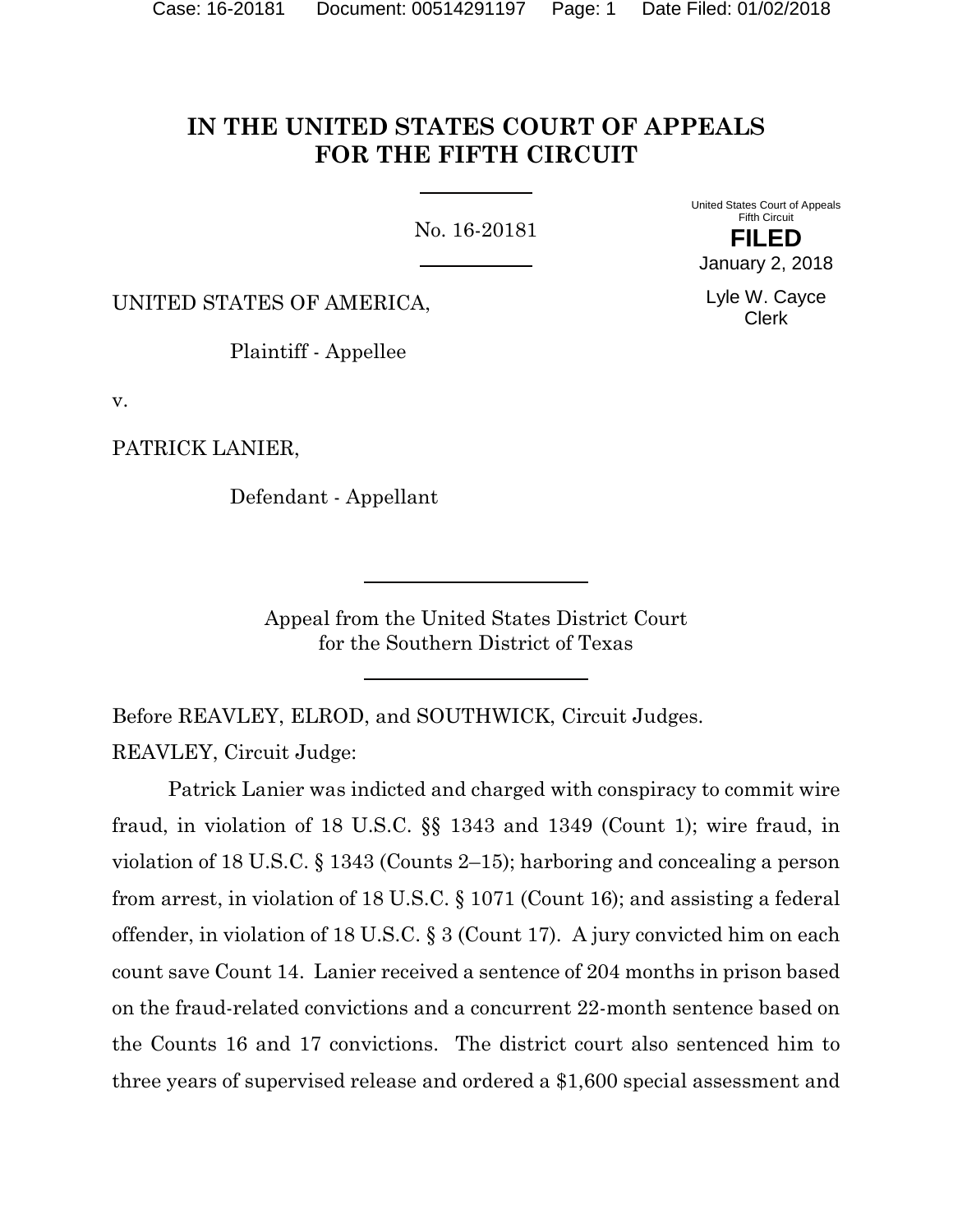restitution in the amount of \$37,544,944.16. Challenging his conviction and sentence, Lanier appeals.

### I. BACKGROUND

This case features complex facts spanning several years. We supply only those necessary to make sense of the following discussion. Patrick Lanier was once a successful securities lawyer practicing in Austin, Texas. Somewhere along the way, Harris Dempsey Ballow became a client. Lanier provided Ballow with legal services relating to criminal cases and SEC investigations. In 2000, Ballow was involved with a company called EpicEdge and paid Lanier in EpicEdge stock. EpicEdge turned out to be part of a fraud scheme, and Lanier sold all of his shares just before their value cratered. In 2003, Ballow was permanently enjoined from "engaging in the promotion of securities," and Lanier (who was representing Ballow's co-defendant) knew of this.

Lanier's initial involvement with Ballow did not lead him into legal trouble. Their union ended, for a time, in late 2004 when Ballow pleaded guilty to an 18 U.S.C. § 1957 violation then fled the country while released on bond, becoming a fugitive. The men renewed their relationship in 2006. Ballow was hiding in Mexico, and he needed a lawyer.

In mid-2006, Lanier visited Ballow in Mexico for the first time. From that point on, he was Ballow's attorney once more. He assisted on numerous projects, providing legal assistance as problems arose. Ballow used false names during this period, and Lanier incorporated these false names into his work product. While Lanier and Ballow often communicated directly, sometimes long-time Ballow associate Ruben Garza Perez ("Garza") acted as an intermediary. Garza even set up a special email account for Lanier (the "patlawbest account"), and Lanier used this account rather than his professional account when working with Ballow.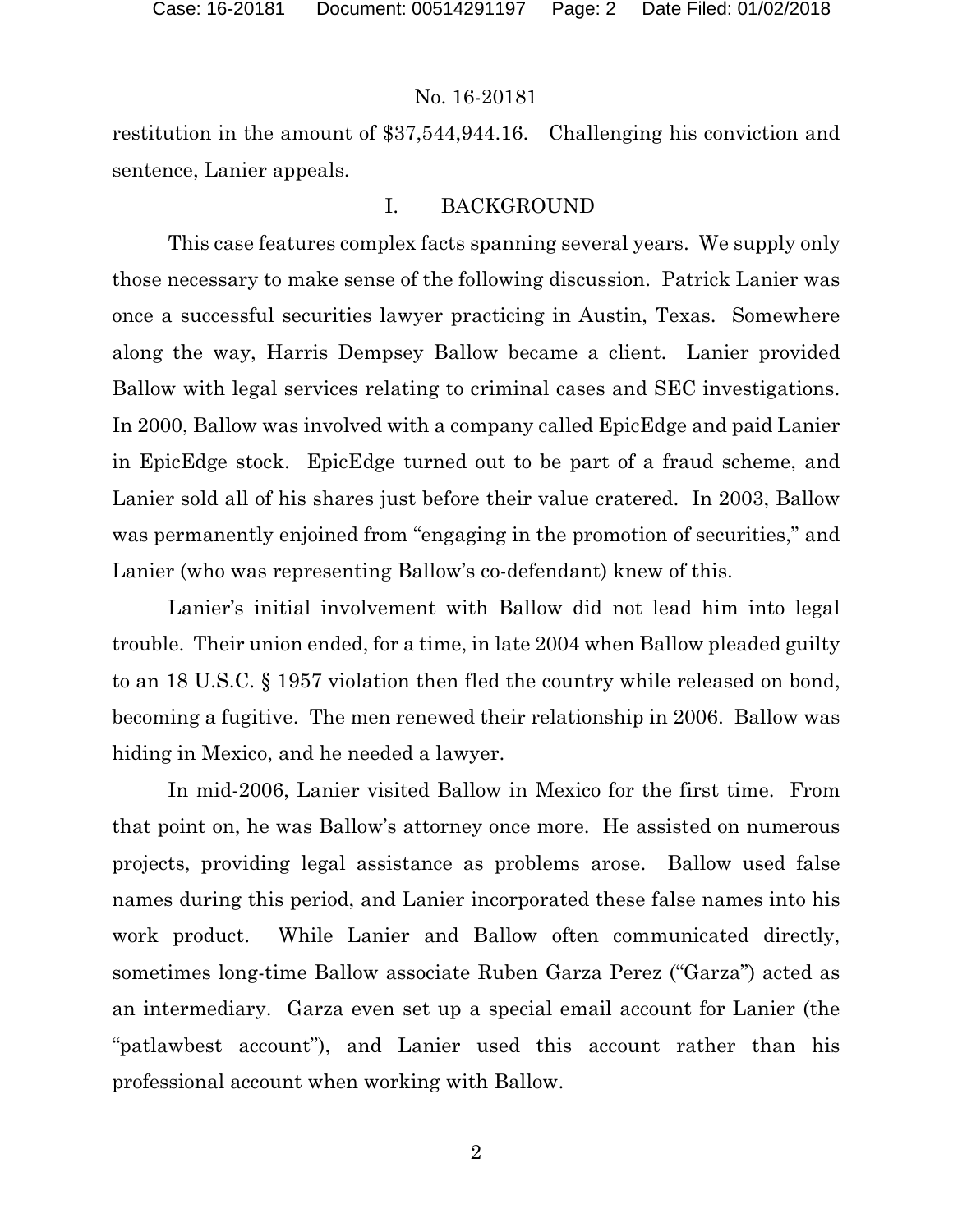Ballow had not reformed. He was still engineering and implementing fraudulent schemes to bilk unsuspecting "investors." In Mexico, he primarily used E-SOL International Corporation ("E-SOL"), Medra Corporation ("Medra"), and Aztec Technology Partners, Inc. ("Aztec"). Lanier provided legal services for each of these fraud-facilitating corporations.

Law enforcement never stopped looking for Ballow. Lanier monitored the manhunt and repeatedly supplied Ballow with updates on its progress. For example, in 2008 he provided Ballow with a link to a news article describing the ongoing search and indicating the FBI's belief that Ballow was in Mexico.

The investigation eventually bore fruit. Ballow was arrested, and so was Lanier. With four other defendants, Lanier was charged in a thirty-five-count indictment. He faced 17 counts including wire fraud, conspiracy to commit wire fraud, harboring and concealing a fugitive, and assisting a federal offender. Unlike his co-defendants, Lanier went to trial. The jury convicted him on 16 of the charged counts, securing an acquittal only with respect to one count of fraud. In addition to a period of supervised release and a special assessment, the district court sentenced him to 204 months imprisonment. Lanier timely appealed.

#### II. DISCUSSION

Lanier advances numerous arguments. They can be classified as follows: sufficiency of the evidence challenges, *Brady* challenges, evidentiary challenges, attorney-disqualification challenges, and sentencing challenges. We address them in that order.

#### **A. Sufficiency of the Evidence Challenges**

#### **1. Standard of Review**

Ordinarily, sufficiency-of-the-evidence challenges are reviewed *de novo*, with all evidence viewed in the light most favorable to the government and all reasonable inferences made in support of the verdict. *United States v. Grant*,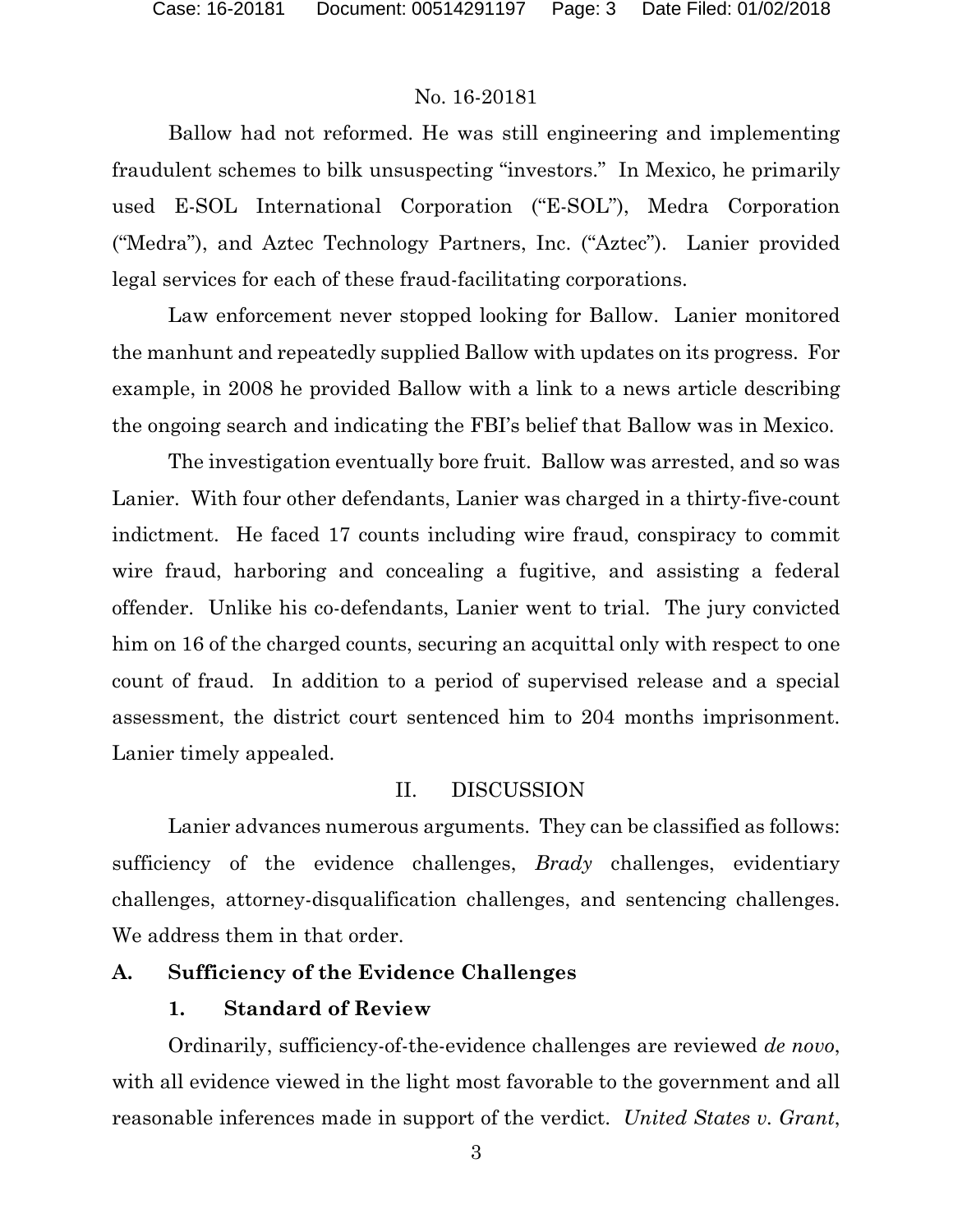850 F.3d 209, 219 (5th Cir. 2017). If, under this standard, "*any* rational trier of fact could have found the essential elements of the crime beyond a reasonable doubt," the conviction must stand. *Id.* (quoting *United States v. Vargas–Ocampo*, 747 F.3d 299, 301 (5th Cir. 2014) (en banc)). Our review is circumscribed still further when error is unpreserved. In such cases, "review is only for a manifest miscarriage of justice." *United States v. McDowell*, 498 F.3d 308, 312 (5th Cir. 2007). When this standard applies, the conviction will stand "unless the record is *devoid of evidence* pointing to guilt or if the evidence is so tenuous that a conviction is shocking." *United States v. Delgado*, 672 F.3d 320, 330–31 (5th Cir. 2012) (en banc) (quoting *United States v. Phillips*, 477 F.3d 215, 219 (5th Cir. 2007)).

A motion for acquittal generally preserves sufficiency arguments for the purposes of appeal. *See, e.g.*, *United States v. Beacham*, 774 F.3d 267, 272 (5th Cir. 2014). Here, Lanier moved for acquittal, but only with respect to Counts 16 and 17. Accordingly, his sufficiency challenge to those counts will be reviewed *de novo*, but his fraud-related sufficiency challenge will be reviewed only for a manifest miscarriage of justice.

#### **2. The Fraud-Related Counts**

Lanier attacks the sufficiency of the evidence supporting his convictions for wire fraud and conspiracy to commit wire fraud. The challenge is limited to one element common to each conviction—intent to commit fraud. *See United States v. Kuhrt*, 788 F.3d 403, 413–14 (5th Cir. 2015). Under the circumstances, the question of intent reduces to a factual question of attorney knowledge. *See United States v. Beckner*, 134 F.3d 714, 718–19 (5th Cir. 1998). Ultimately, we must determine whether the record is devoid of evidence that Lanier "was aware [Ballow] was engaged in a fraudulent activity and knowingly worked to further it." *Id.* at 720.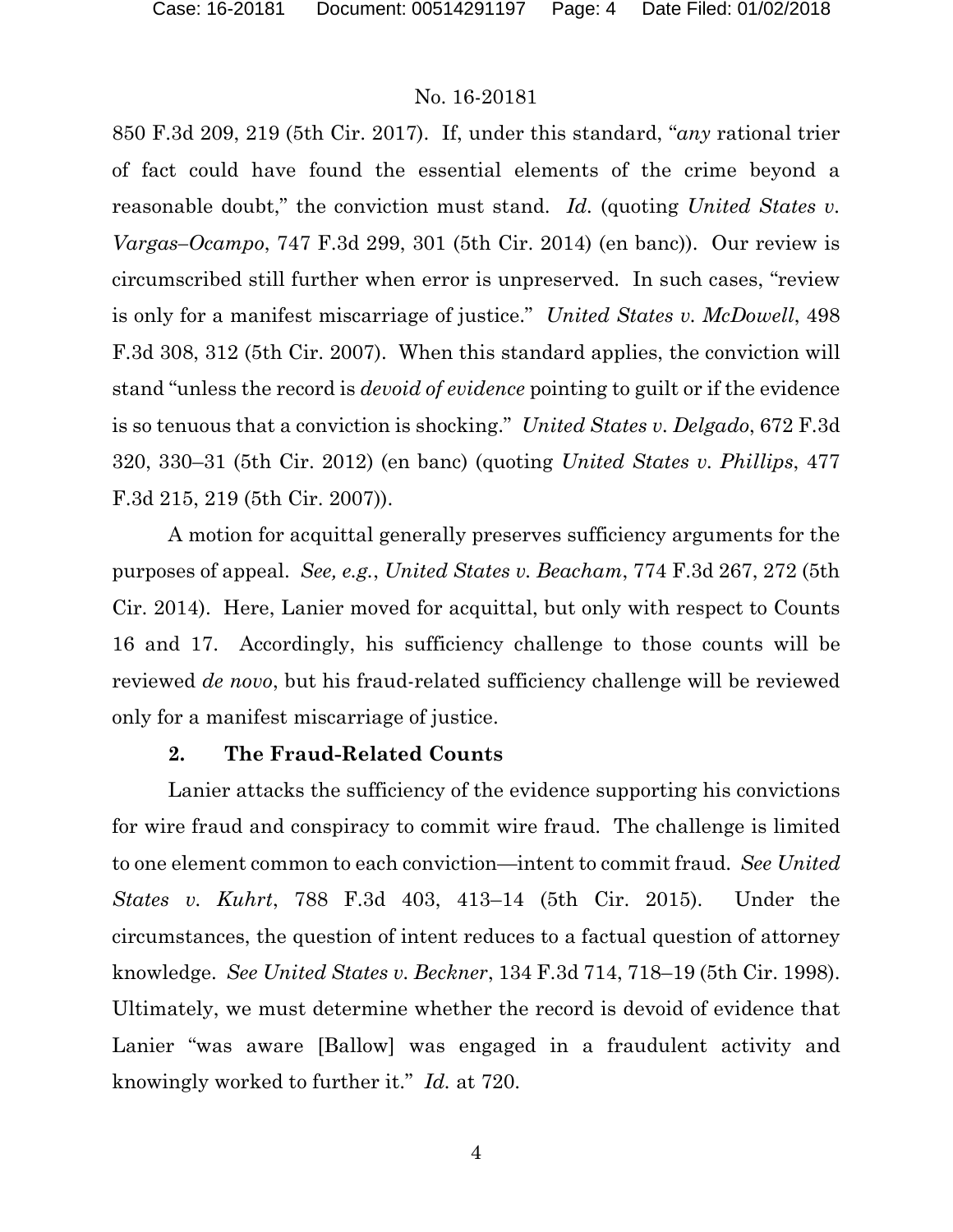In *Beckner*, we determined that the lawyer–defendant inadvertently contributed to his client's fraudulent scheme in the course of providing routine and proper legal services. Lanier contends that his case is the same. But *Beckner* does no more for Lanier than sharpen our focus on the key factual question—knowledge *vel non*. Lanier's claimed lack of knowledge rests on his assertion that his involvement with Ballow was very limited—he "acted only as an attorney to unwind" one Medra transaction.

The record does not support this claim of limited representation. Lanier was involved with Medra from its earliest stages, giving advice on reinstatement of the forfeited corporate charter, providing his own address as an address at which Medra could receive mail within the United States, and assisting with tax matters. And his work for Ballow was not limited to Medra. To provide but one example each for E-SOL and Aztec: He prepared a "Letter of Non-Distributive Intent" that paved the way for the sale of 1 million shares of restricted E-SOL stock. He either prepared or had a significant role in preparing Aztec's business plan. These examples merely scrape the surface of Lanier's work for Ballow.

Given that Lanier's sufficiency argument proceeds on a false factual premise, it is unsurprising that there is plenty of evidence from which a jury could infer attorney knowledge. Even Lanier's role in the one transaction he is willing to acknowledge suggests knowledge of the fraud. After being issued 40 million Medra shares and appointed as corporate officials, two men sought to disassociate themselves from the entity, contending they had never agreed to any involvement with Medra. The men were represented by Aaron Ghais, a Maryland attorney who worked with Lanier to undo the stock issuance and appointment. Lanier told Ghais that he represented a Medra shareholder name "John Gel," but Gel is a Ballow alias. He also held "Lorraine Barrowcliff"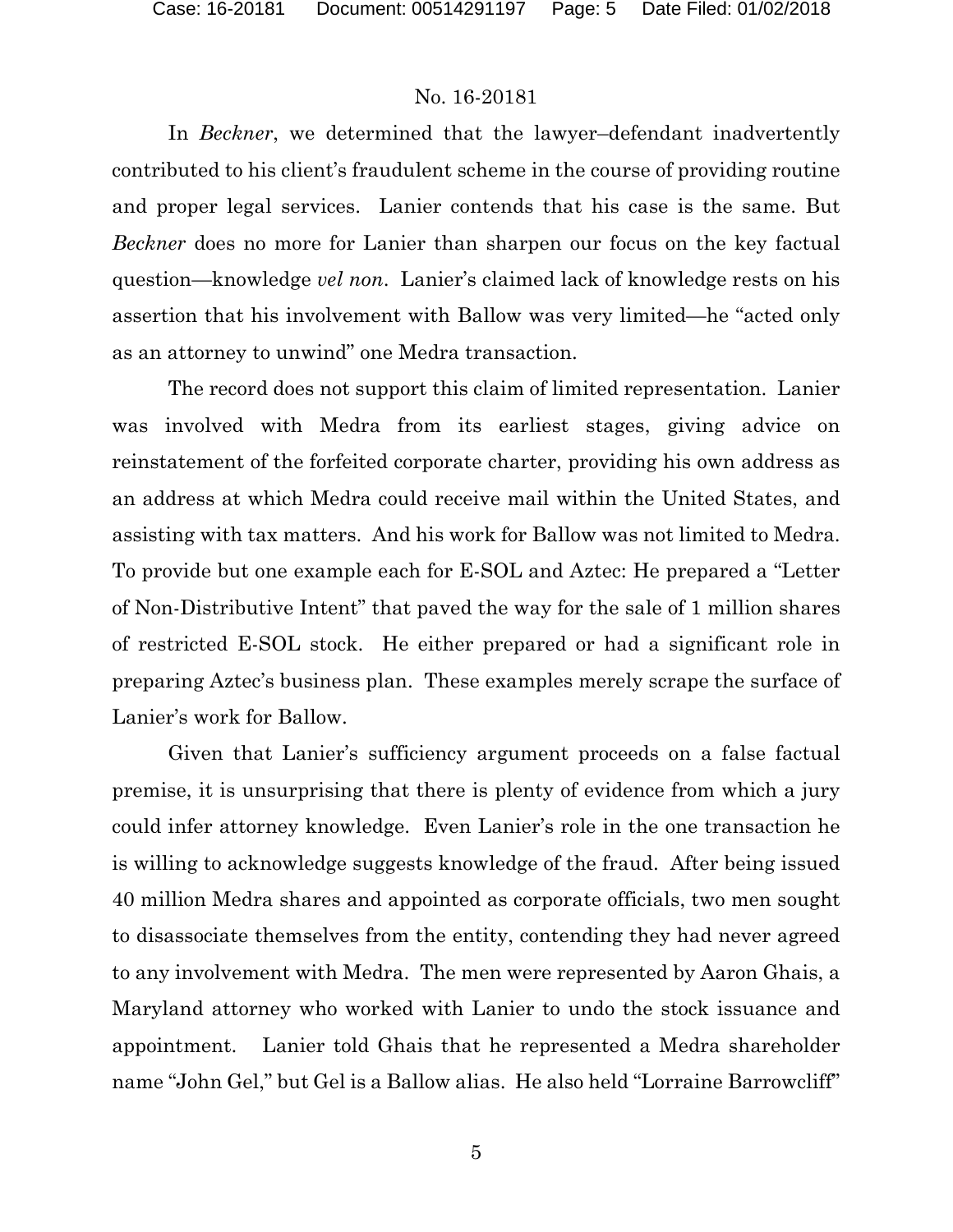$\overline{a}$ 

#### No. 16-20181

out as the president of Medra, but Barrowcliff was one of multiple aliases belonging to Ballow's wife.[1](#page-5-0)

False names were a repeated ingredient of Lanier's work product. Further, with knowledge that Ballow was enjoined from promoting securities, Lanier assisted with stock-related schemes, even drafting an "E-SOL International 2007 Stock Option Agreement." On a separate occasion, he did counsel Ballow to stay away from the word *investment* on E-SOL brochures relating to a real estate scam. But his motivation was not compliance with the injunction, *à la Beckner*, 134 F.3d at 716, but rather a concern that "the word investment ... will bring focus on the managers almost immediately." Scrutiny of the managers was something to be feared because E-SOL's purported managers included Gel and an entirely fictitious person, Robert Remington.

The record contains more evidence, plenty to support the jury's finding that Lanier knowingly acted to further Ballow's scheme. The government has set forth evidence that Lanier was "not only aware of the fraud, but actually helped perpetrate the fraud." *Kuhrt*, 788 F.3d at 416.And Lanier has certainly not shown a manifest miscarriage of justice. *See United States v. Oti*, 872 F.3d 678, 689 (5th Cir. 2017). Lanier's sufficiency arguments fail as to the fraudrelated counts.

<span id="page-5-0"></span><sup>&</sup>lt;sup>1</sup> There is evidence that Lanier knew Barrowcliff did not exist. Even as he was working with Ghais, Lanier continued to work with Garza and Ballow on reviving Medra. Because of Barrowcliff's purported status with Medra, the corporation could not obtain a federal tax identification number without providing her social security number. Lanier promised to find a "solution" to the problem. Of course, if she were a legitimate person, the obvious answer would have been simply to ask her for the social security number. Lanier's ultimate proposal was to use *someone's* social security number and hope to not get caught. In his words: the "only way to get fed tax id is to go ahead and use someone's ss# on the officer line ... [they] didn't use to require such but no way around having some # in that slot--not sure if its cross matched later for tax purposes should corp not pay its taxes etc."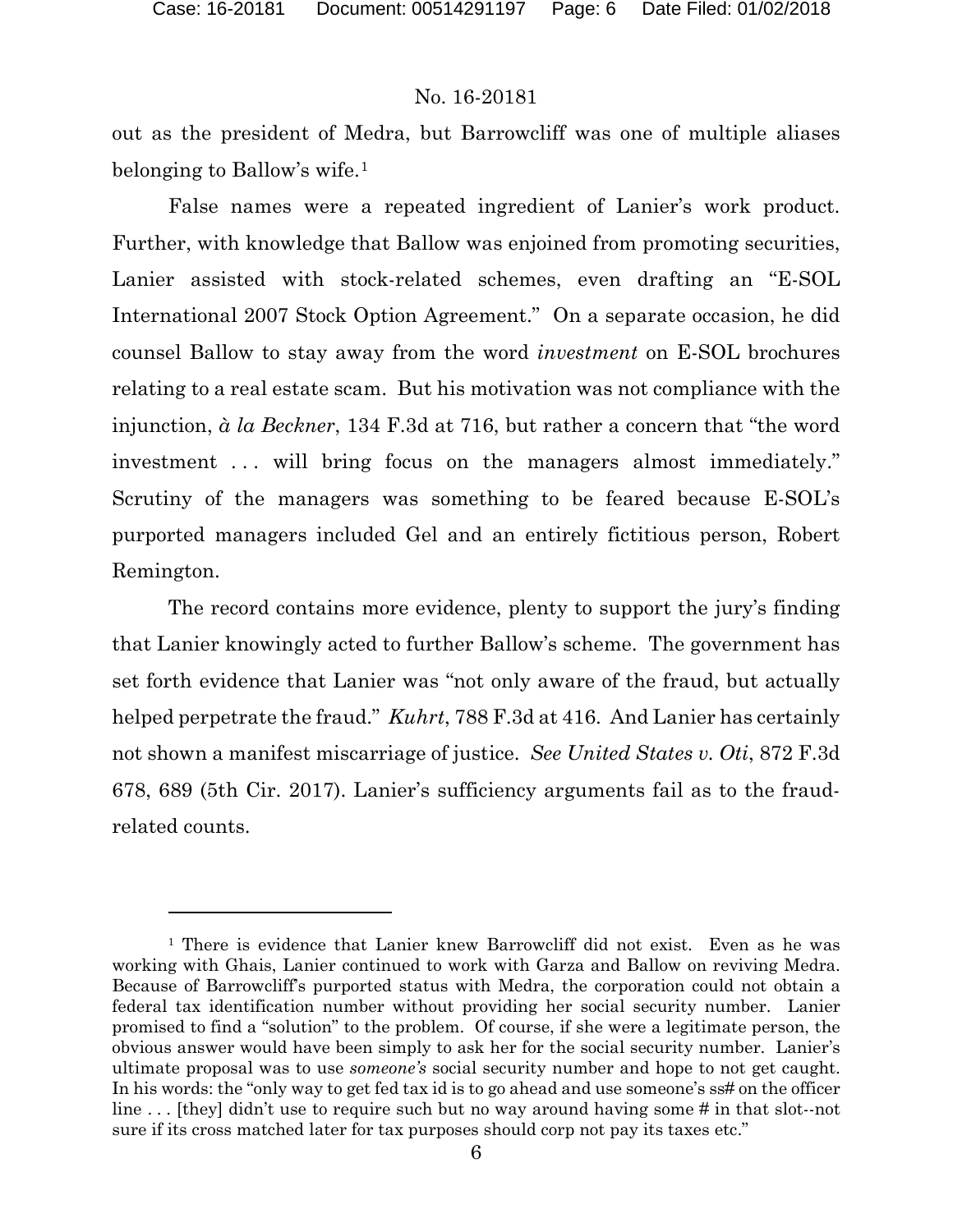# **3. Venue, Counts 16 & 17 (Harboring and Assisting a Federal Offender)**

Because Lanier preserved his sufficiency of the evidence challenge as it relates to venue and Counts 16 (harboring) and 17 (assisting a federal offender), our review is *de novo*.Venue need be proven only by a preponderance of the evidence. *United States v. Strain*, 396 F.3d 689, 692 (5th Cir. 2005). Thus, the question before us is whether any rational finder of fact could have found venue proper by a preponderance of the evidence. *See id.* The parties agree that the analysis germane to Count 16 controls the outcome of Count 17, and so our focus is on the harboring offense.

"In all criminal prosecutions, the accused shall enjoy the right to a speedy and public trial, by an impartial jury of the State and district wherein the crime shall have been committed, which district shall have been previously ascertained by law . . . ." U.S. Const. amend. VI. When the relevant criminal statute lacks a venue provision, the Sixth Amendment controls and requires that trial occur in the "the district or districts within which the offense is committed." *United States v. Anderson*, 328 U.S. 699, 705, 66 S.Ct. 1213, 1217 (1946) (footnote omitted). Where, as here, "the Government alleges a single continuing offense committed in multiple districts, it must show that the trial is taking place 'in any district in which [the] offense was begun, continued, or completed.'" *Strain*, 396 F.3d at 693 (alteration in original) (quoting 18 U.S.C.  $§ 3237(a)$ .

To determine if the harboring offense was begun, continued, or completed in the Southern District, we must first determine which acts constitute harboring acts. Criminal harboring of a fugitive occurs when a defendant (1) knows a federal arrest warrant has been issued, (2) engages in physical acts that help the fugitive avoid detection and apprehension, and (3)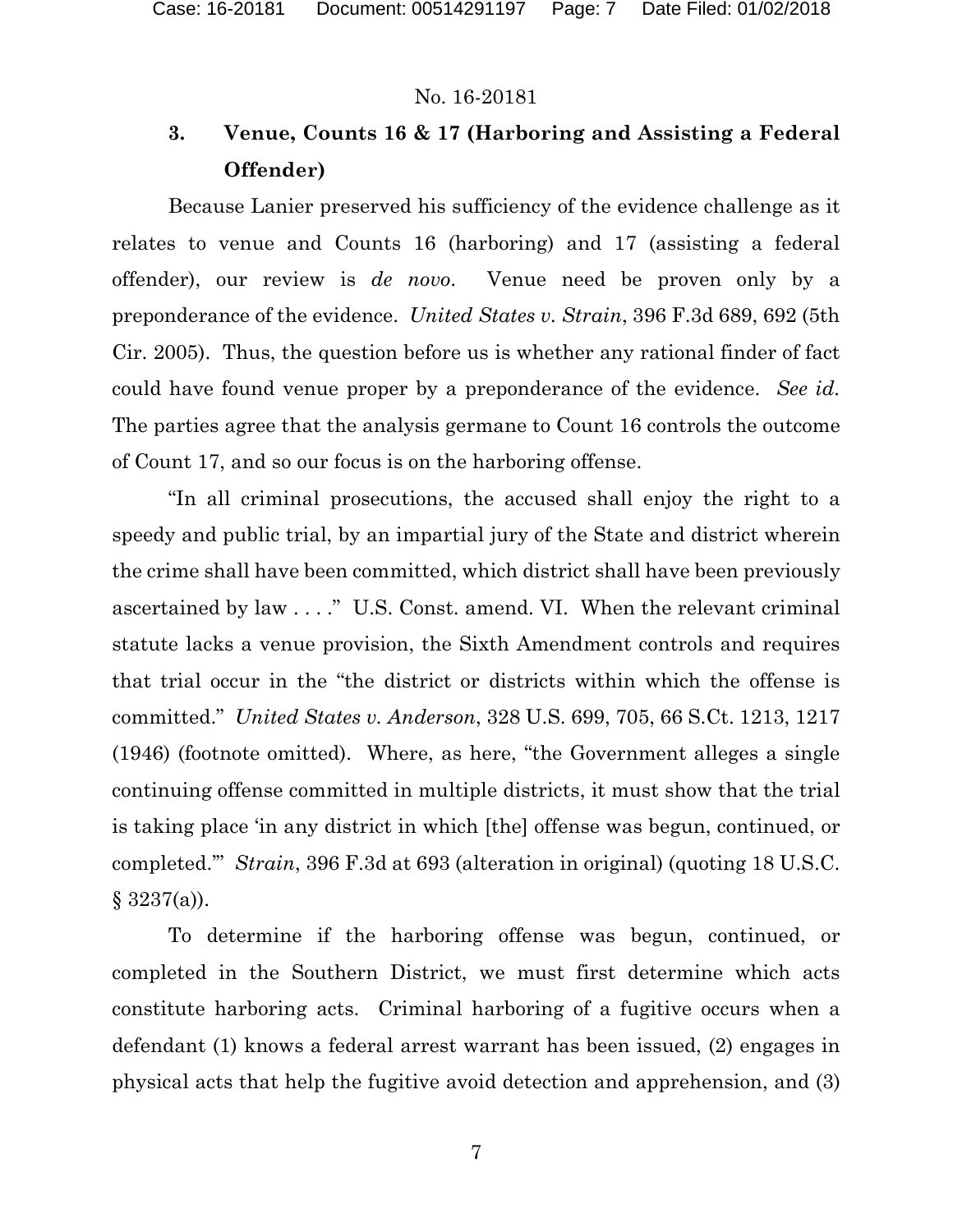intends "to prevent the fugitive's discovery." *United States v. Green*, 180 F.3d 216, 220 (5th Cir. 1999); *see also* 18 U.S.C. § 1071.

The government contends that each of Lanier's criminal acts qualify for one reason or another. We place Lanier's acts in two categories. First, there are traditional acts of harboring, as when Lanier repeatedly emailed Ballow information about the government's investigation, which a jury could infer had the purpose and effect of keeping Ballow one step ahead of law enforcement. Second, there are general conspiracy-furthering acts. The government acknowledges that these acts are "not typical, straightforward acts of harboring" but contends they qualify nonetheless because acts aiding the conspiracy inevitably "helped Ballow avoid detection and arrest and to obtain money and stock."

We do not agree that Lanier's conspiracy-furthering acts qualify as harboring acts simply because they provided Ballow with a revenue stream that funded his life on the lam. This court has already observed that direct financial assistance to a fugitive does not necessarily amount to harboring. *United States v. Stacey*, 896 F.2d 75, 77 (5th Cir. 1990). The same is necessarily true of any indirect financial assistance Lanier provided by dint of his participation in the conspiracy. The key is intent. Further, by declining the government's invitation to conflate the conspiracy and harboring offenses for purpose of the venue analysis, we dutifully uphold the Sixth Amendment's offense-specific approach to venue. *See United States v. Davis*, 666 F.2d 195, 198 (5th Cir. 1982) ("Venue may properly be laid in one district with respect to one count of an indictment, but still be improper with respect to the other counts."); *United States v. Schlei*, 122 F.3d 944, 979 (11th Cir. 1997) ("Venue must exist for each offense charged.").

As already noted, Lanier sent several emails that a jury could find rendered him criminally liable for harboring a fugitive. The evidence, however,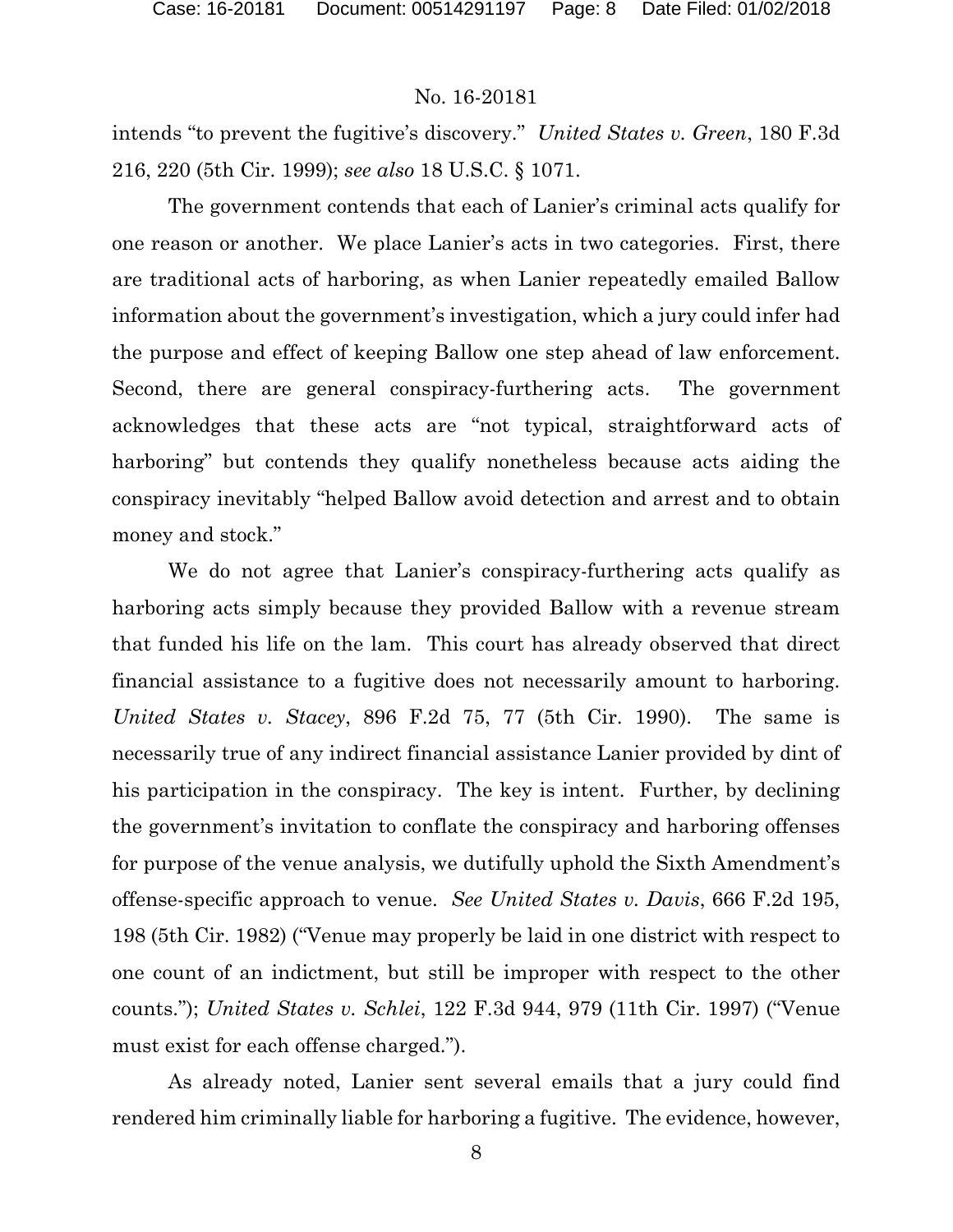is that these emails were sent from Austin, which is not in the Southern District of Texas. Accordingly, the government rightly cites these emails to show harboring generally, but not for the purpose of showing that venue was proper. Instead, the government draws our attention to five acts and seeks to persuade us that the acts both bore the requisite connection with the Southern District of Texas and continued the harboring offense.

The government has not shown that any of these acts continued the harboring offense, however. Rather, in each case, the government tries to bootstrap venue from an act that, at most, furthered the fraud conspiracy. Three of the acts speak for themselves in this regard. While in Houston, Lanier tried unsuccessfully to check his patlawbest account. On another occasion, Lanier drafted a release for the signature of one Chaz Robertson, a Ballow employee located in Houston. And, finally, Lanier received an email containing a forged document that had been notarized by a Harris County, Texas notary.

The final alleged acts fail for the same reason but require a bit of explanation. In November 2006, Lanier traveled through Houston to meet Ballow. This episode, if it would otherwise create venue, cannot represent a continuation of the harboring offense because it occurred prior to the beginning of that offense. Our review of the record shows the first act of harboring did not occur until mid-2007, when Lanier first provided Ballow with an update on the FBI's investigation and information that he was being sought in Panama. Accordingly, Lanier's travel through Houston can only be associated with the already-ongoing conspiracy. Finally, Lanier and Ballow routinely communicated at what the government labels a "Houston telephone number" due to its Houston area code. Again, even assuming the phone calls might somehow establish venue, without evidence regarding the calls' contents, they cannot be said to represent harboring. *See Strain*, 396 F.3d at 696. The government appears to recognize this, urging not that an inference of direct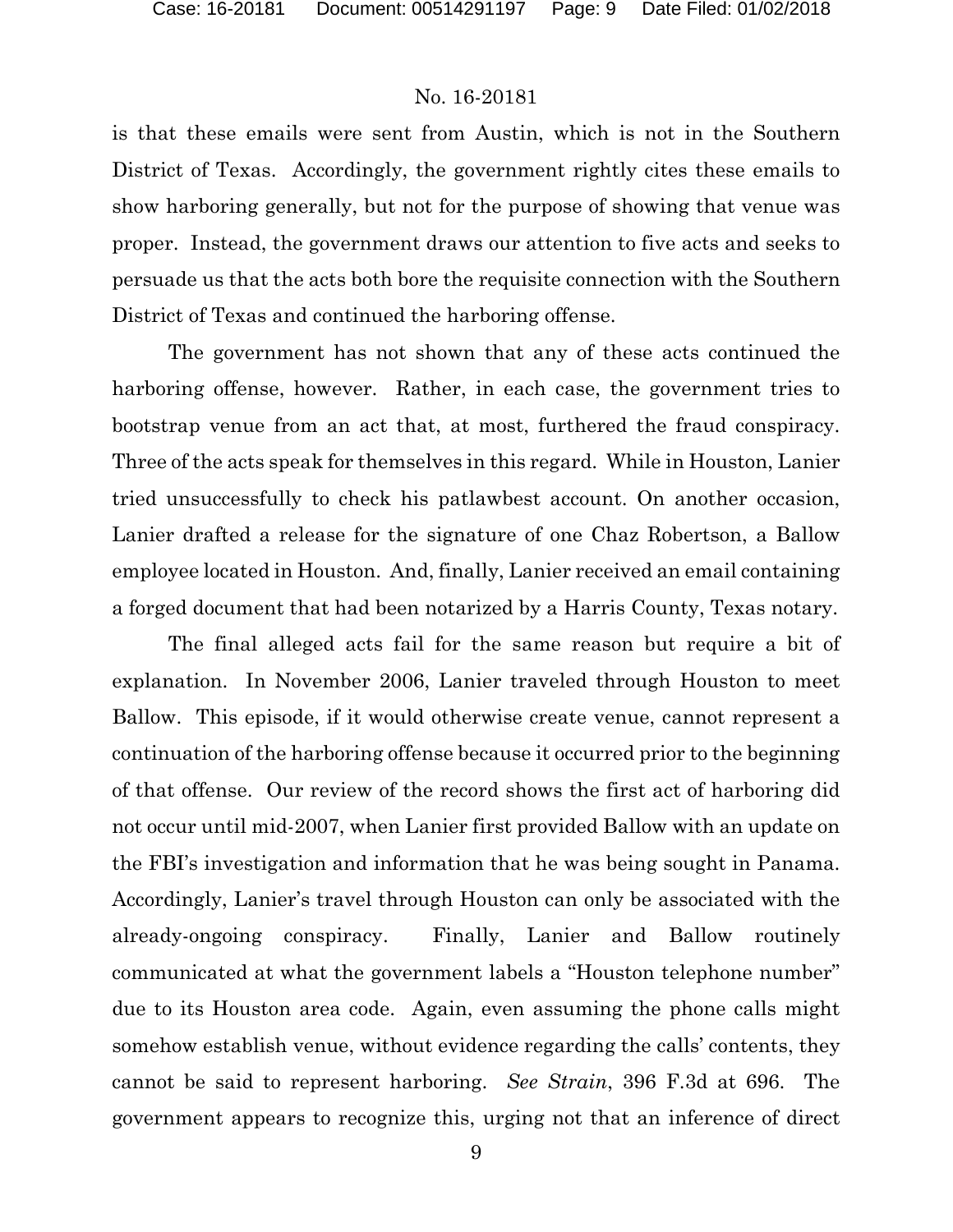harboring was warranted but instead that "the purpose of Lanier's communications," including the phone calls, "was to assist Ballow in operating" the fraud scheme. We could accept this argument only if we were willing to conflate the conspiracy and harboring offense, but we have already held such intermixing to be inappropriate.

The government has attempted to draw several links between Lanier, the Southern District, and the harboring offense.<sup>2</sup> On inspection, however, the government has not shown that Lanier continued the harboring offense in that district. Accordingly, the convictions as to Counts 16 and 17 must be vacated.

#### **B.** *Brady* **Challenges**

l

We review *de novo* "the *Brady* question" of whether the prosecution withheld material evidence favorable to the defendant, but any underlying factual findings are entitled to deference. *United States v. Severns*, 559 F.3d 274, 278 (5th Cir. 2009). Lanier alleges two *Brady* violations. First, he complains that prosecutors "failed to disclose that Assistant U.S. Attorney Belinda Beek had previously represented Harris Dempsey Ballow in matters in which Lanier was involved (but unaware of her representation)."[3](#page-9-1) This allegedly undisclosed fact was discovered by Lanier in his own files, so there was no *Brady* violation. *See United States v. Dvorin*, 817 F.3d 438, 450 (5th Cir. 2016). Second, Lanier complains that the prosecution "failed to disclose its methodology in calculating the damages suffered by the victims." But Lanier fails to develop any non-disclosure theory and instead quibbles with the calculation itself, thus failing to establish a *Brady* violation. *See United States* 

<span id="page-9-0"></span><sup>2</sup> Each asserted act fails for multiple reasons. For purposes of efficiency, we have discussed only the common reason shared by all of them. This opinion should not be read to suggest that the government's theories found traction with this court in any respect.

<span id="page-9-1"></span><sup>&</sup>lt;sup>3</sup> We present the allegation as made by Lanier. The actual evidence in the record belies the substance of the accusation.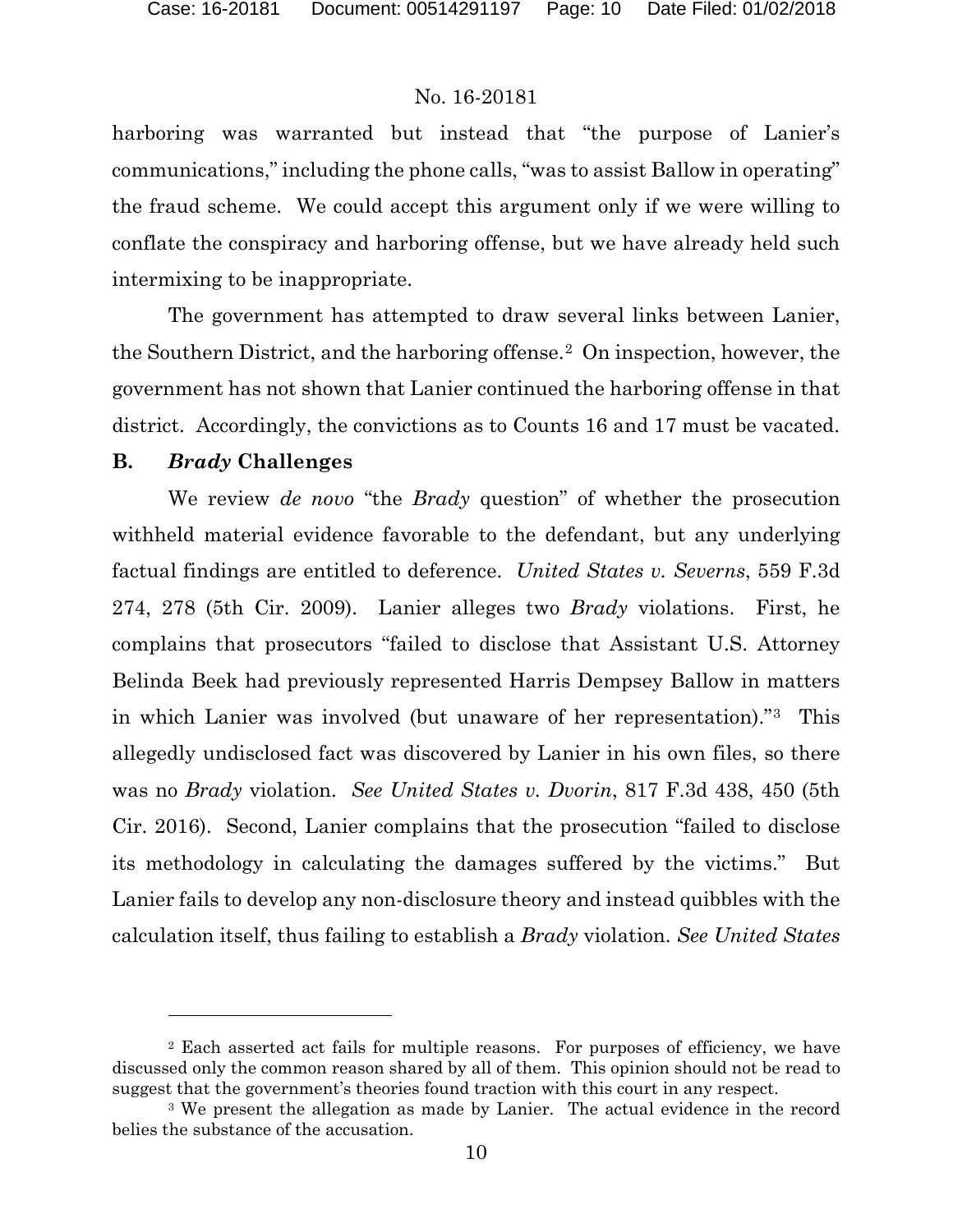*v. Brown*, 650 F.3d 581, 588 (5th Cir. 2011) ("suppressed evidence" is an integral element of any *Brady* violation).

#### **C. Evidentiary Challenges**

Lanier chose to take the stand. The cross-examining prosecutor elicited Lanier's testimony that he had once been paid by Ballow in EpicEdge stock, then zeroed in on the timing of its subsequent sale: "And you weren't worried at all that there would be a connection between the fact that you sold the last EpicEdge stock when the stock collapsed?" According to Lanier, "[b]y stating or implying Lanier had engaged previously in an illegal scheme to defraud with the same actor, Harris Ballow, the Government successfully destroyed Lanier's entire defense"—*i.e.*, the lack of specific intent to commit fraud. Of course, the government may attempt to destroy a defendant's entire defense and counts it as a pretty good day when successful. And so, for his gripe to have traction, Lanier must demonstrate why the question was improper. He perceives two errors.

First, Lanier contends that the question violated Rule 404(b) of the Federal Rules of Evidence, which governs the admissibility of "[e]vidence of a crime, wrong, or other act." FED. R. EVID. 404. The Rule 404 argument found in Lanier's brief was largely copied and pasted from his original motion for a new trial. This is problematic because the district court explained in a written order that its decision to admit the evidence was not based on Rule 404 at all but instead on Rule 608, which "applies when other-acts evidence is offered to impeach a witness, 'to show the character of the witness for untruthfulness,' or to show bias." *United States v. Tomblin*, 46 F.3d 1369, 1388 (5th Cir. 1995) (quoting *United States v. Schwab*, 886 F.2d 509, 511 (2d Cir. 1989)). Because Lanier's appellate brief ignores the very ruling that is being appealed from, he has abandoned the issue, which was not "briefed properly to address the basis of the district court's ruling." *United States v. Tavera–Jaimes*, 609 F. App'x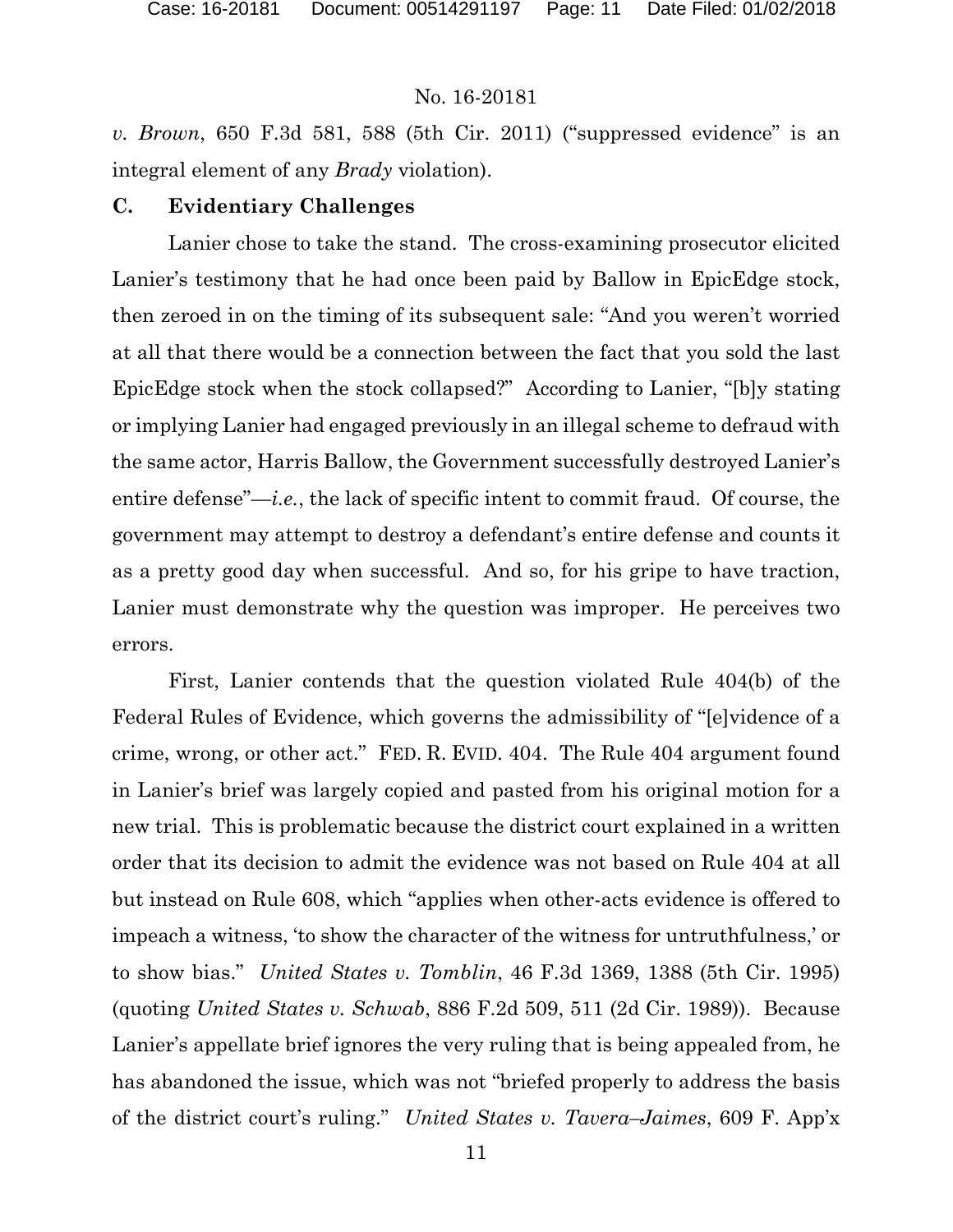254, 255 (5th Cir. 2015) (per curiam); *see also Friend v. Valley View Cmty. Unit Sch. Dist. 365U*, 789 F.3d 707, 712 (7th Cir. 2015) (striking argument sections from an appellate brief that did "not inform [the court] why the district court erred" and, indeed, could not "respond to the district court's decision, since each section [was] directly copied and pasted, essentially word for word from" the underlying filings).

Lanier also asserts that the question violated the Confrontation Clause because it assumed facts not in evidence thus transforming the prosecutor into an unconfronted fact witness. When combined with a witness's testimony, the questions of a prosecutor designed to introduce testimony about out-of-court testimony that would otherwise be inadmissible hearsay, can violate the Confrontation Clause. *United States v. Kizzee*, No. 16-20397, 2017 WL 6398243, at \*3 (5th Cir. Dec. 15, 2017). *But see United States v. Solis*, 299 F.3d 420, 442 (5th Cir. 2002) (holding that because closing arguments do not constitute evidence, a prosecutor's statement did not implicate the Confrontation Clause). Here, the prosecutor's questioning was not designed to introduce inadmissible hearsay evidence but to impeach the witness. Moreover, the district court found that "documents in evidence provided support for the decline in the stock price," meaning the prosecutor's reference to the decline was not objectionable at all. Lanier has shown no error relating to the EpicEdge question.

#### **D. Attorney Disqualification Challenges**

l

Generally, the existence of a conflict of interest is a legal question subject to *de novo* review.[4](#page-11-0) *See, e.g.*, *United States v. Garza*, 429 F.3d 165, 171 (5th

<span id="page-11-0"></span><sup>4</sup> Lanier states that questions regarding attorney disqualification are reviewed for plain error, citing *U.S. ex rel. S.E.C. v. Carter*, 907 F.2d 484, 488 (5th Cir. 1990). He fails to note, however, that in *Carter*, the appellant did not seek disqualification before the trial court or even raise the issue on appeal. *See* 907 F.2d at 485, 488. The plain-error standard applied in that case because the court raised the issue *sua sponte*. *See id.*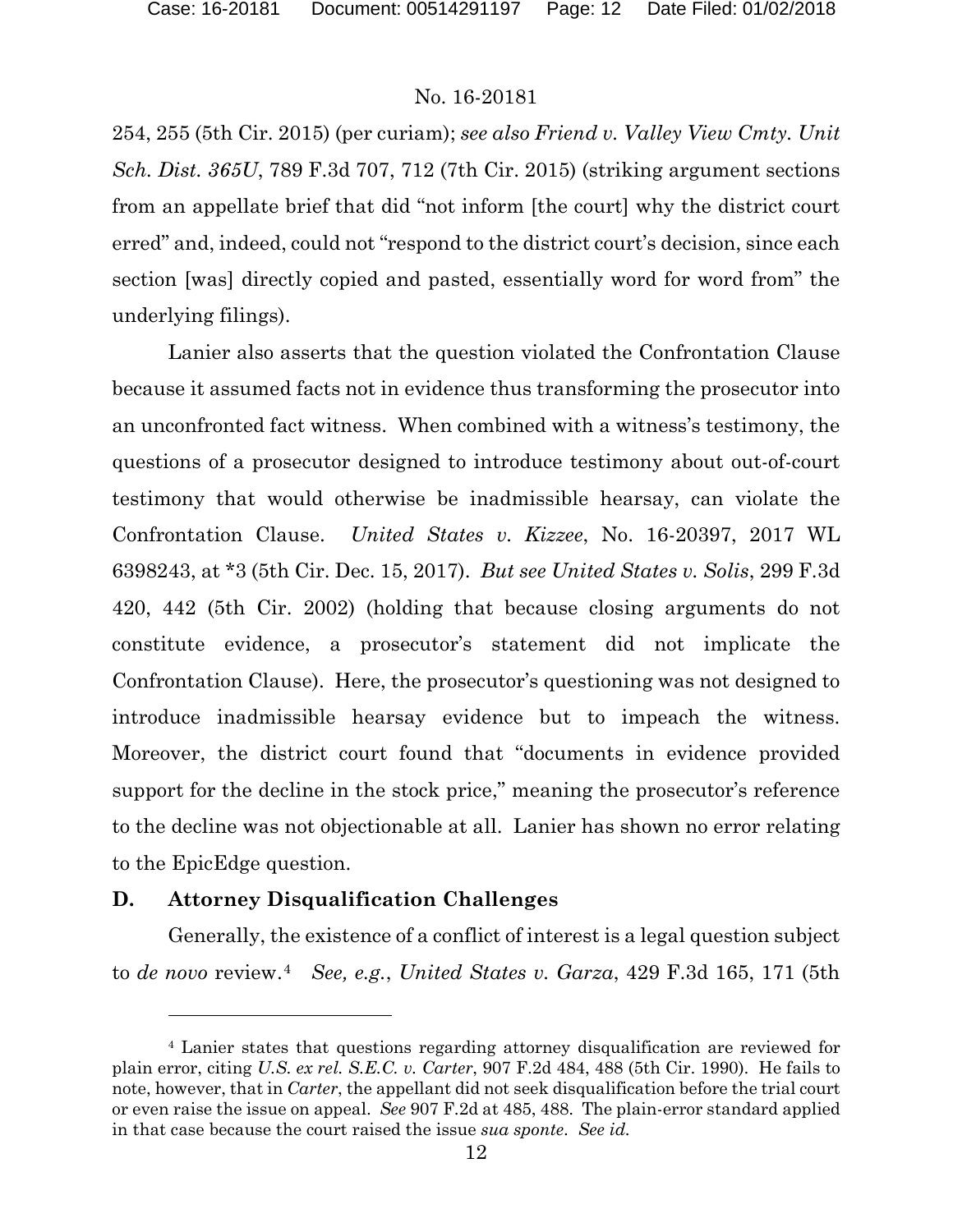Cir. 2005) (conflict between defendant and own counsel). With respect to criminal matters, the Supreme Court "establish[ed] a categorical rule against the appointment of an interested prosecutor, adherence to which requires no subtle calculations of judgment." *Young v. U.S. ex rel. Vuitton et Fils S.A.*, 481 U.S. 787, 814, 107 S.Ct. 2124, 2141 (1987). Accordingly, our standard of review is *de novo* with respect to the legal question of conflict, and reversal is automatic if conflict is found. *See id.* (holding "that harmless-error analysis is inappropriate in reviewing the appointment of an interested prosecutor").

Prior to trial, the district court rejected Lanier's efforts to disqualify prosecutor John Lewis. Lanier assigns error, alleging Lewis was conflicted out of the prosecution.Lanier advances two theories.

First, Lanier alleges that Lewis disclosed "materials obtained through a criminal investigation for the benefit of a party in a civil action" and then teamed up with that party to pursue an indictment of Lanier. We have reviewed the record as it relates to this accusation and find that Lewis acted at all times with a proper investigative purpose, in the clear interest of his office, and in an open and forthright manner. What information he shared was for the documented purpose of "advanc[ing] the government's investigation of Mr. Ballow," and the decision was made only after giving Ballow's counsel an opportunity to object. Indeed, the episode of which Lanier complains was fully documented across five letters between the parties, and we can find nothing resembling objectionable conduct on Lewis's part.

Lanier's second attorney-disqualification theory is nearly as risible. Years ago, when acting as an attorney for Ballow, Lanier accused Lewis of prosecutorial misconduct. The accusation was frivolous and incomprehensible; it went nowhere. Lanier's unilateral act—an unfounded, unpursued, difficult-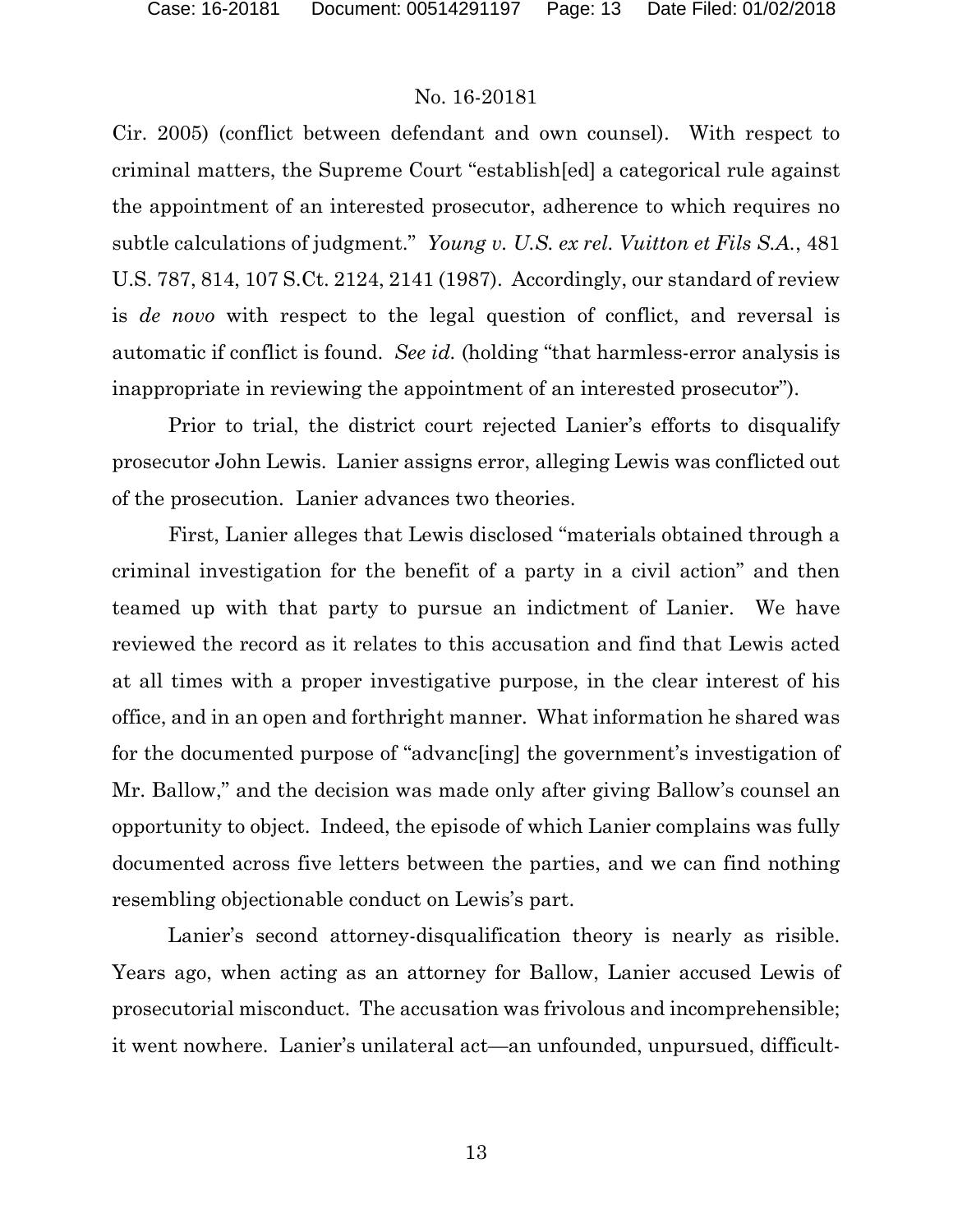$\overline{a}$ 

#### No. 16-20181

to-parse accusation—did not create a conflict of interest forever disqualifying Lewis from prosecuting Lanier.<sup>[5](#page-13-0)</sup>

#### **E. Sentencing Challenges**

Lanier contends the district court erred by failing to classify him as a "minimal" or "minor" participant in the conspiracy for purposes of sentencing. Such a designation would have rendered him eligible for a lighter sentence recommendation under the Guidelines. The standard of review is clear error. *United States v. Torres–Hernandez*, 843 F.3d 203, 207 (5th Cir. 2016). We have already rejected Lanier's attempts to minimize his role in the conspiracy. While he doubtless played a lesser role than did Ballow, the conspiracy's ringleader, Lanier has not shown that he was "substantially less culpable" than the conspiracy's "average participant.'" *Id.* at 205, 207 (quoting § 3B1.2 cmt. n.3(A)). His related, but broader, argument that the sentence was substantively unreasonable is also unavailing. The 204-month sentence was within the properly calculated Guidelines range and enjoys a presumption of reasonableness that Lanier has failed to rebut. *See United States v. Cooks*, 589 F.3d 173, 186 (5th Cir. 2009).

The district court found that victims of Ballow's fraudulent scheme lost more than \$37 million and ordered restitution in the amount of \$37,544,944.16. Alleging that E-SOL shares retain value, Lanier contends that this loss calculation is flawed to the extent that it treats the victims' E-SOL investments as a total loss. Assuming the soundness of the argument's premise, Lanier has failed to show that the district court clearly erred. *United States v. Brown*, 727

<span id="page-13-0"></span><sup>5</sup> Regrettably, this very appeal shows how loose counsel can be with accusation of prosecutorial misconduct. While attorneys must zealously represent their clients, we lament the willingness of Lanier's counsel to distort the record and challenge opposing counsel's integrity with accusations that (in our view) could not have been made in good faith.